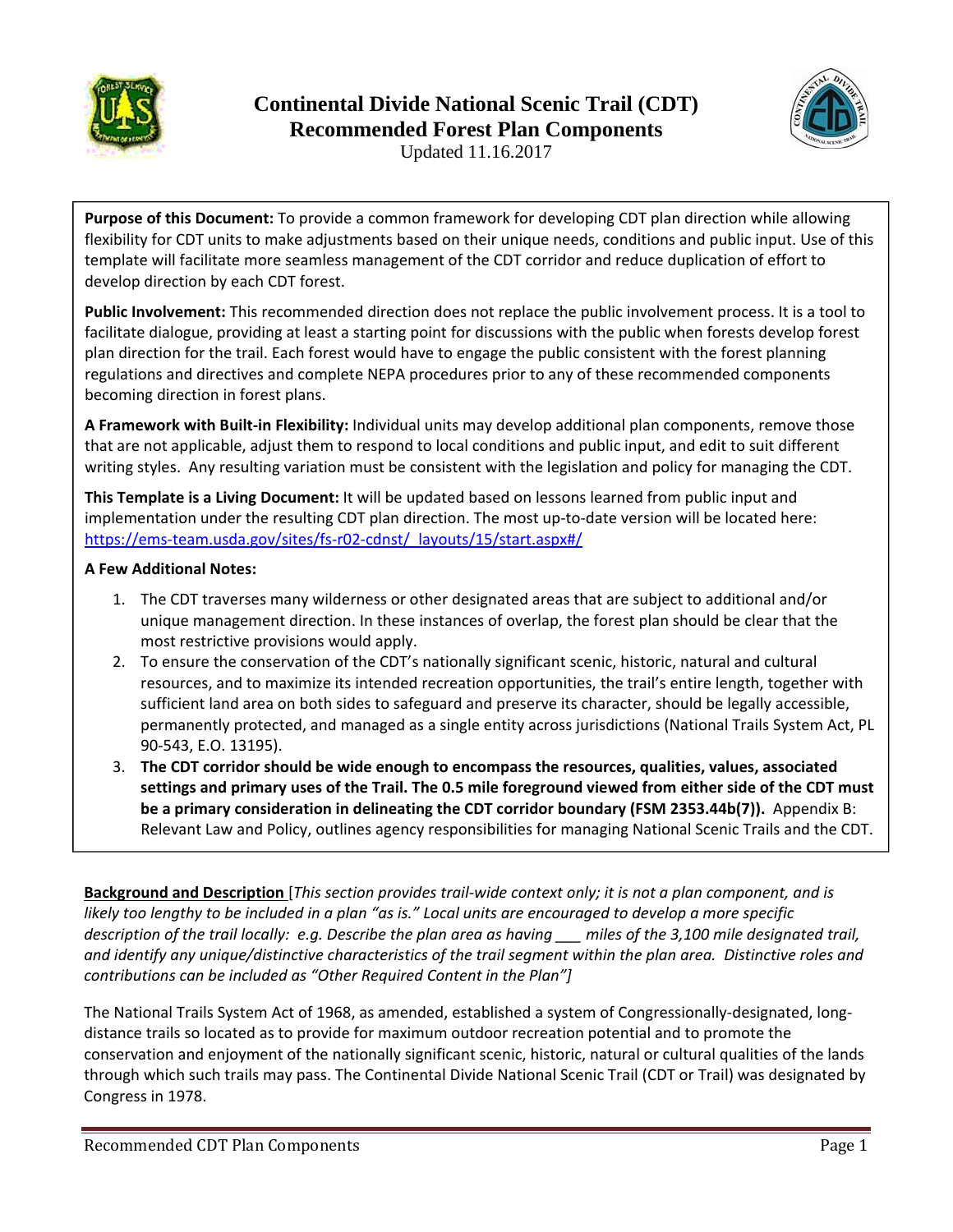The CDT is a 3,100‐mile continuous path that follows the spine of the Rocky Mountains from Mexico to Canada, traversing some of the most scenic terrain in the country and areas rich in the heritage and life of the Rocky Mountain West. The CDT is the highest and most rugged of the national scenic trails, reaching the 14,270‐foot summit of Grays Peak in Colorado, and connects a diversity of landscapes‐ from desert to glacier, and remote wilderness to working lands‐ across portions of New Mexico, Colorado, Wyoming, Idaho and Montana.

The nature and purposes of the CDT are to provide for high‐quality, scenic and primitive hiking and horseback riding opportunities and to conserve the natural, historic, and cultural resources along the CDT corridor (CDT Comprehensive Plan, approved September 28, 2009 by Chief Tom Tidwell). The trail is to be managed to provide for its nature and purposes. Activities that would substantially interfere with the purposes for which the trail was designated should be avoided to the extent practicable (16 USC 1246). The overarching management direction for the CDT is outlined in the CDT Comprehensive Plan (2009 or most current version).

New motorized vehicle use by the general public is prohibited on the CDT, unless such use is consistent with the applicable policy set forth in the Comprehensive Plan. In general, established motorized uses, both summer and winter, are allowed to continue, but new motorized uses will not be designated on the Trail.

**Desired Condition** [*This section describes trail‐wide desired conditions. Local units are encouraged to insert* additional ones- within the sideboards provided here- in order to be more applicable to local conditions and *opportunities.]*

01 The CDT is a well-defined trail that provides for high-quality, primitive hiking and horseback riding opportunities, and other compatible non‐motorized trail activities, in a highly scenic setting along the Continental Divide. The significant scenic, natural, historic and cultural resources along the trail's corridor are conserved. Where possible, the trail provides visitors with expansive views of the natural landscapes along the Divide.

02 Viewsheds from the CDT have high scenic values. The foreground of the trail (up to 0.5 mile on either side) is naturally‐appearing. The potential to view wildlife is high, and evidence of ecological processes such as fire, insects, and diseases exist.

03 The CDT can be accessed from multiple locations, allowing visitors to select the type of terrain, scenery, and trail length (e.g., ranging from long‐distance to day use) that best accommodate their desired outdoor recreation experience(s).

a. Wild and remote backcountry segments provide opportunities for solitude, immersion in natural landscapes, and primitive outdoor recreation.

b. Front‐country and easily accessible trail segments complement local community interests and needs and help contribute to their sense of place.

04 Use conflicts amongst trail users are infrequent.

05 The trail is well maintained, signed, and passable. Alternate routes are made available in the case of temporary closures resulting from natural events, such as fire or flood, or land management activities.

**Objectives** [The following is an example appropriate to either the CDT specific section or recreation section of the *plan. Forests are encouraged to develop objectives based on local conditions. Objectives should be measurable* and time-specific, and the measure should be useful for demonstrating progress toward the desired condition.]

Restore or relocate \_\_ miles of the CDT by [year] to improve scenic viewing opportunities and/or to provide for a non‐motorized experience.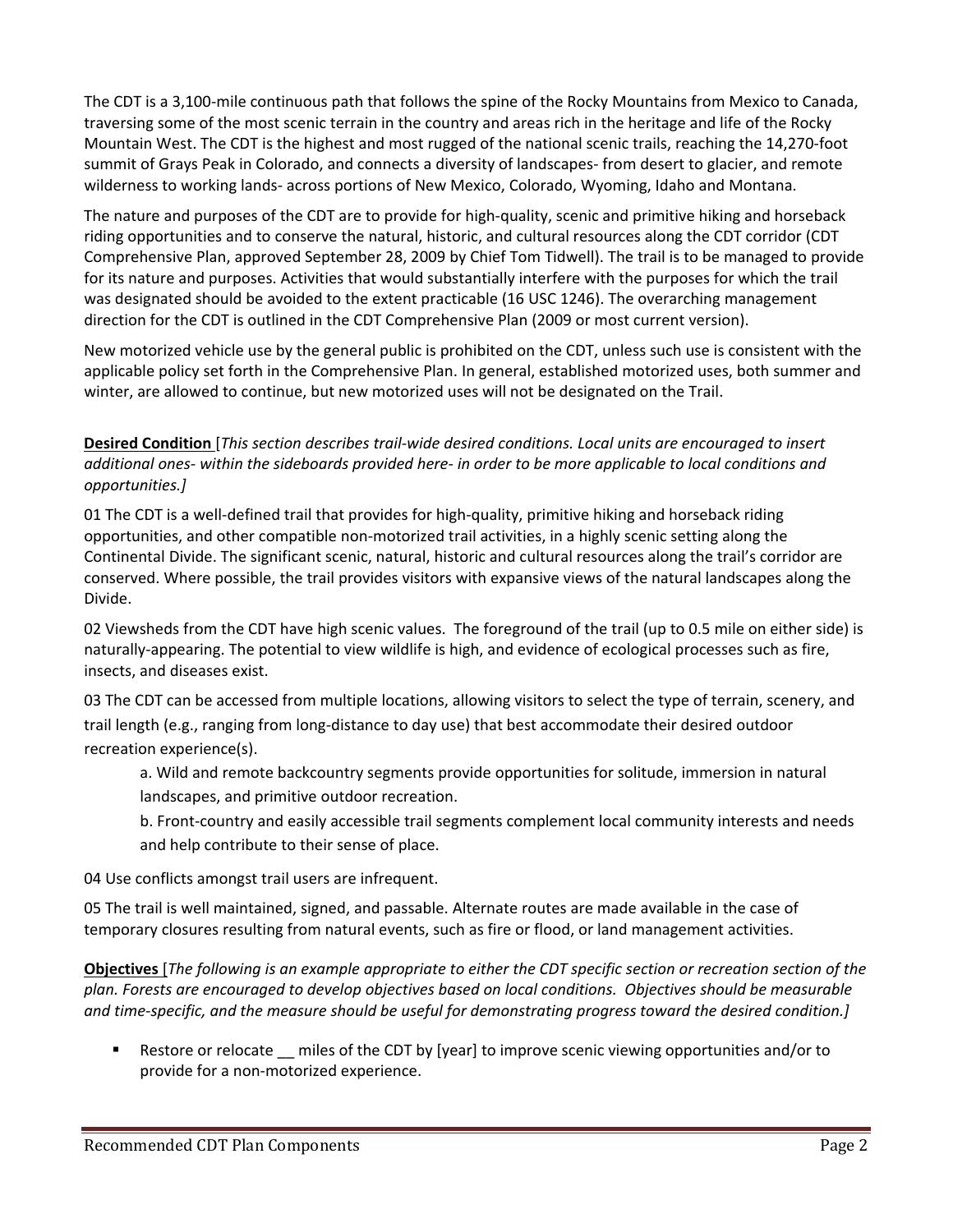**Standards** [*These are the recommended minimum standards for the CDT. Units may create additional ones as* needed or to provide better direction for progress toward the desired condition or objectives. Those that are not applicable to the plan area should not be included. See Appendix A for additional guidance on what a Forest may *want to consider for additional standards.]*

- 1. No surface occupancy for oil and gas or geothermal energy leasing activities shall occur within the CDT corridor.
- 2. No common variety mineral extraction shall occur within the CDT corridor.
- *3.* Existing motorized use may continue on the CDT. New motorized events shall not be permitted on the CDT. Motorized use shall not be allowed on newly constructed segments of the CDT.

Guidelines [These are the recommended guidelines for the CDT. All of these may not apply to every unit. Those that are not applicable for the plan area should not be included. Units may include additional guidelines, rephrase any of these to be standards, or adjust as guidelines to meet local needs. See Appendix A for additional guidance *on what a Forest may want to consider for additional guidelines.]*

- 1. To retain or promote the character for which the trail was designated, new or relocated trail segments should be located primarily within settings consistent with or complementing Primitive or Semi‐Primitive Non‐Motorized Recreation Opportunity Spectrum classes. Road and motorized trail crossings and other signs of modern development should be avoided to the extent possible.
- 2. To protect or enhance the scenic qualities of the CDT, management activities should be consistent with Scenic Integrity Objectives of High or Very High within the foreground of the trail (up to 0.5 mile either side).
- 3. If management activities result in short‐term impacts to the scenic integrity of the trail, mitigation measures should be included, such as screening, feathering, and other scenery management techniques to minimize visual impacts within and adjacent to the trail corridor (within visible foreground of the CDT at a minimum).
- 4. In order to promote a non-motorized setting, the CDT should not be permanently re-located onto routes open to motor vehicle use.
- 5. The minimum trail facilities necessary to safely accommodate the amount and types of use anticipated on any given segment should be provided.
- 6. To protect the CDT's scenic values, special-use authorizations for new communication sites, utility corridors, and renewable energy sites should not be visible within foreground (up to 0.5 mile) and should not be visually dominant within the middleground viewshed (up to four miles).
- 7. Linear utilities and rights-of-way should be avoided. Where unavoidable, these should be limited to a single crossing of the trail per special use authorization to maintain the integrity of the trail corridor and values for which the NSHT was designated.
- 8. In order to promote a naturally appearing, non-motorized setting, constructing temporary or permanent roads or motorized trails across or adjacent to the trail should be avoided unless needed for resource protection, private lands access, or to protect public health and safety.
- 9. In order to promote a naturally appearing setting and avoid visual, aural and resource impacts, using the CDT for timber pile landings or as a temporary road for any purpose should not be allowed.
- 10. Hauling or skidding along the CDT itself should be allowed only where the CDT is currently located on an open road and no other reasonable options are available.
- 11. Unplanned fires in the foreground (up to 0.5 mile) of the CDT should be managed using minimum impact suppression tactics or other tactics appropriate for the protection of CDT values. Prescribed fires in the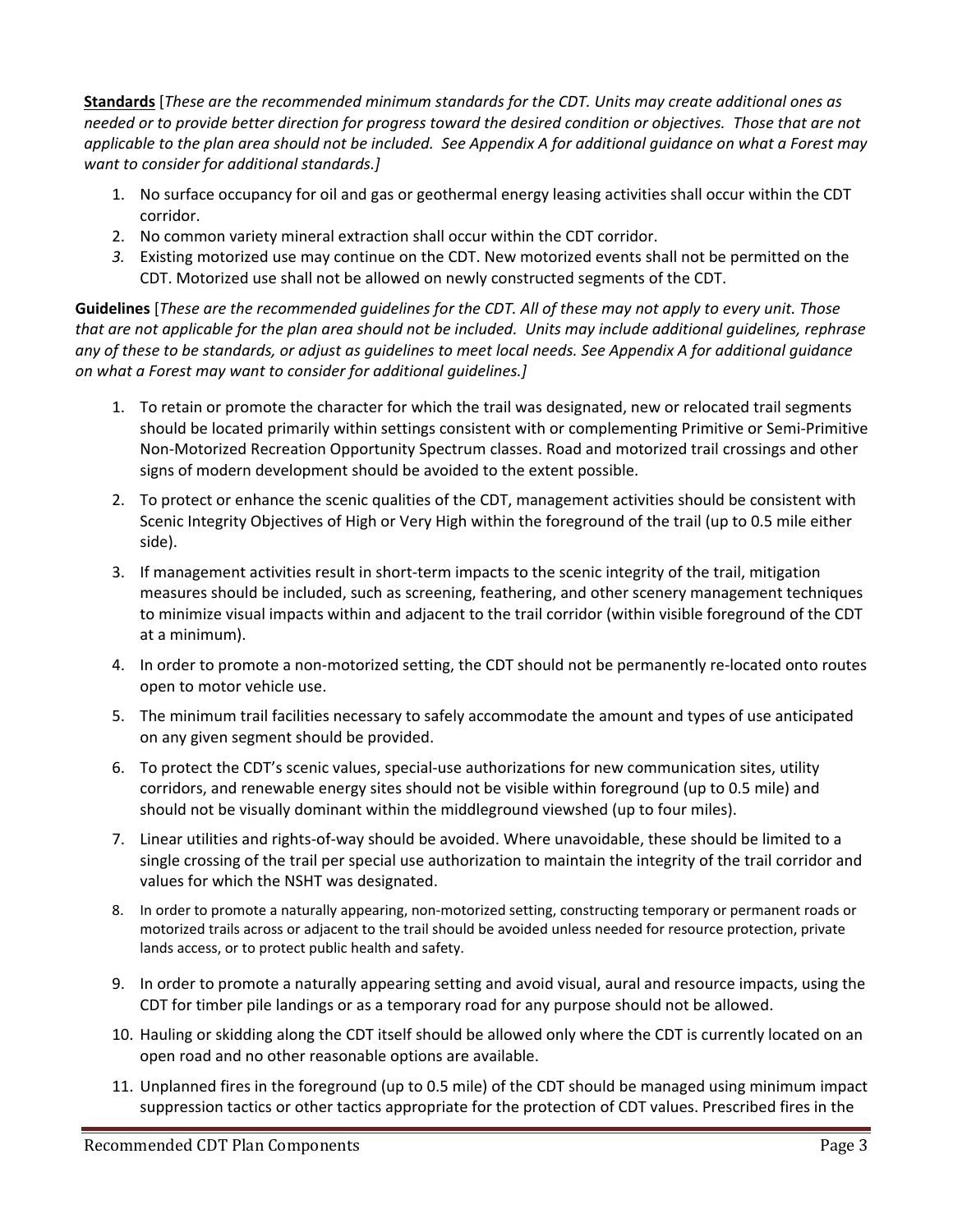foreground of the CDT should be managed to incorporate the values of the CDT. Heavy equipment fire line construction within the CDT corridor should not be allowed unless necessary for emergency protection of life and property.

#### **Optional Content in the Plan**

**Management Approaches** *[These are recommended for inclusion if appropriate to the plan area. Changes would be through administrative change, not plan amendment. Others may be added as needed for the plan area. These should not be written as direction in this section.]*

Potential management approaches that support the nature and purposes for which the CDT was designated include:

- Encouraging trail partners and volunteers to assist in the planning, development, maintenance, and management of the trail, where appropriate and as consistent with the CDT Comprehensive Plan.
- Evaluating proposed trail relocations or new trail segment locations using CDT optimal location criteria.
- Identifying and pursuing opportunities to acquire lands or rights-of-way within or adjacent to the CDT corridor.
- Considering how activities outside the visible foreground may affect CDT viewsheds and user experiences, and mitigating potential impacts to the extent possible.
- Providing consistent signage along the trail corridor at road and trail crossings to adequately identify the trail, and providing interpretive signs at key trail entry points and limited historic and/or cultural sites to orient visitors and enhance the visitor experience.
- Ensuring Incident Management Teams are aware of the CDT as a resource to be protected during wildfire suppression activities. Clearly identifying fire suppression rehabilitation and long‐term recovery of the CDT corridor as high priorities for Incident Management Teams, BAER Teams, and post‐fire rehabilitation interdisciplinary teams.
- Establishing appropriate carrying capacities for specific segments of the CDT, monitoring use and conditions, and taking appropriate management actions to maintain or restore the nature and purposes of the CDT if the results of monitoring or other information indicate a trend away from the desired condition.

## **Appendix A: Other Uses and Activities to Consider**

Individual units should consider and integrate CDT direction with other relevant forest‐wide, Geographic Area (GA), and/or Management Area (MA)‐specific direction. There may be plan components (e.g. forest wide desired ROS classes and SIOs) that already address desired resource conditions, objectives, and constraints that protect the values associated with the CDT. In addition, plan revision teams may want to consider the need for additional plan components to address specific activities based on local needs and conditions:

- Authorization of Special Use Permits, Recreational
- Mechanized transport, summer and winter
- Firewood gathering
- Commercial gathering of forest products
- Minerals, saleable- recommended for withdrawal
- Timber production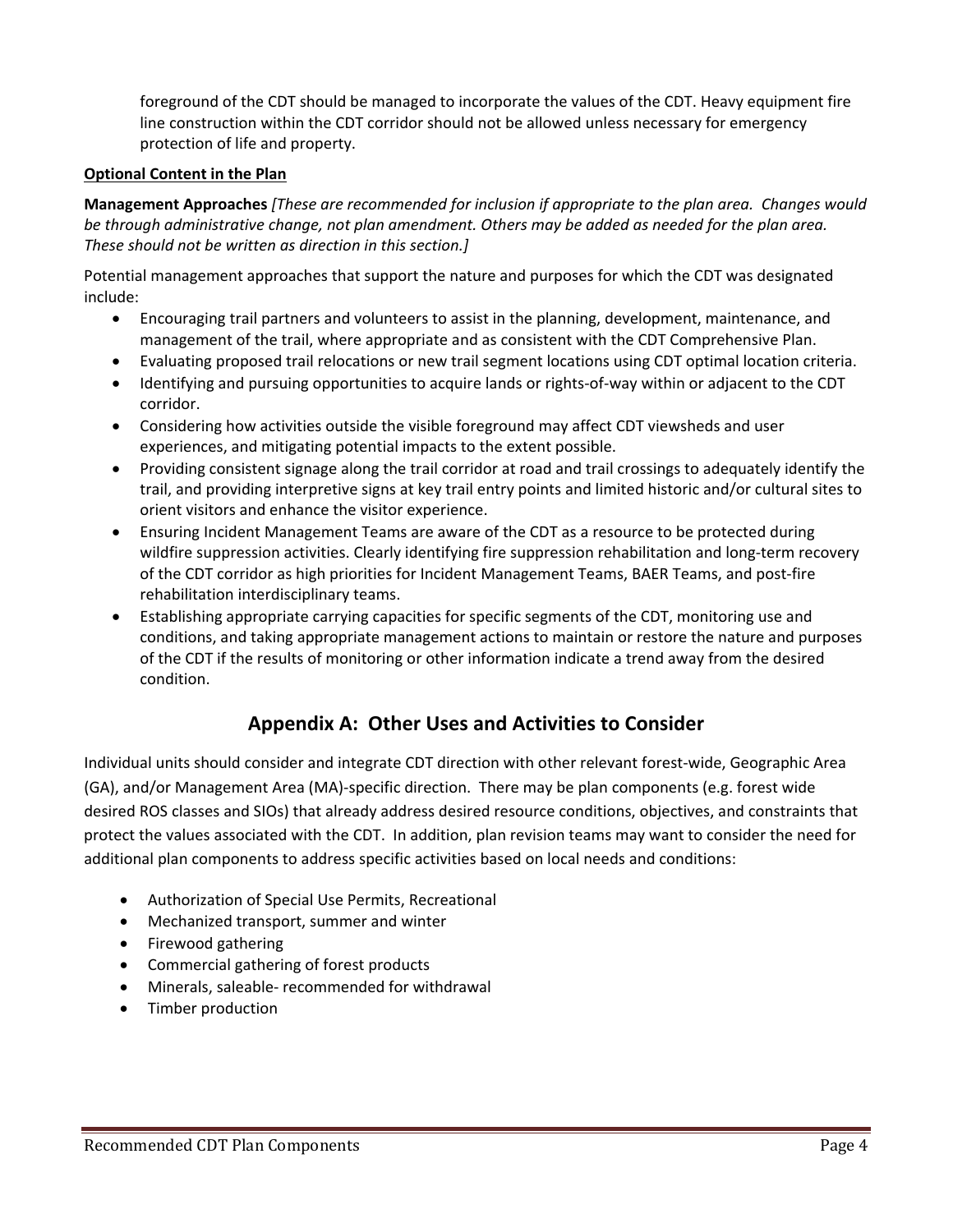## **Appendix B: CDT Law, Policy & Legislative History**

*[For reference only, not to be included in Forest Plan.]*

The following references are provided to help agency staff understand the purposes of the Congressionally‐ designated National Trails System and our responsibilities in managing the CDT as a part of that system. **This** appendix is to serve as a primer, not as a comprehensive list of all applicable law and policy related to the **CDT.**

### **LAW**

**The National Trails System Act, P.L. 90‐543 (NTSA)**, signed into law Oct 2nd, 1968, established policies and procedures for a system of congressionally designated, interconnected, linear landscapes for recreation, conservation and interpretation. **The National Parks and Recreation Act of November 10, 1978** amended the NTSA of 1968 (16 U.S.C. 1241‐1251) and established and designated the CDT (Pub. L. No. 95‐625, 92 Stat. 3467).

- Sec. 2(a): In order to provide for the ever-increasing needs of an expanding population and in order to promote the preservation of, public access to, travel within, and enjoyment and appreciation of the open-air, outdoor areas and historic resources of the Nation, trails should be established....
- Sec. 2(b): The purpose of this Act is to provide the means for attaining these objectives by instituting a national system of recreation, scenic and historic trails…
- $\bullet$  Sec. 2(c): ...it is further the purpose of this Act to encourage and assist volunteer citizen involvement in the planning, development, maintenance, and management, where appropriate, of trails.
- Sec. 3(a)(2): National scenic trails…will be extended trails so located as to provide for maximum outdoor recreation potential and for the conservation and enjoyment of the nationally significant scenic, historic, natural or cultural qualities of the area through which such trails may pass.
- Sec. 5(a)(5): The CDT shall be administered by the Secretary of Agriculture in consultation with the Secretary of the Interior.
- Sec. 5(f): Develop a comprehensive plan that prescribes the specific objectives and practices to be observed for the acquisition, management, development and use of each trail.
- Sec. 7) (a) (2) Pursuant to section 5(a), the appropriate Secretary shall select the rights‐of‐way for national scenic and national historic trails and shall publish notice thereof of the availability of appropriate maps or descriptions in the Federal Register provided, that in selecting the rights‐of‐way full consideration shall be given to minimizing the adverse effects upon the adjacent landowner or user and his operation. Development and management of each segment of the National Trails System shall be designed to harmonize with and complement any established multiple‐use plans for the specific area in order to insure continued maximum benefits from the land. The location and width of such rights‐of‐ way across Federal lands under the jurisdiction of another Federal agency shall be by agreement between the head of that agency and the appropriate Secretary. In selecting rights‐of‐way for trail purposes, the Secretary shall obtain the advice and assistance of the States, local governments, private organizations, and landowners and land users concerned.
- Sec. 7(c): The use of motor vehicles along any national scenic trail shall be prohibited…but limited motorized use may be allowed to: meet emergencies, provide landowner access, provide for motor vehicle crossings.
- Sec. 7(c): Reasonable efforts shall be made to provide sufficient access opportunities to such trails and, to the extent practicable, efforts be made to avoid activities incompatible with the purposes for which such trails were established.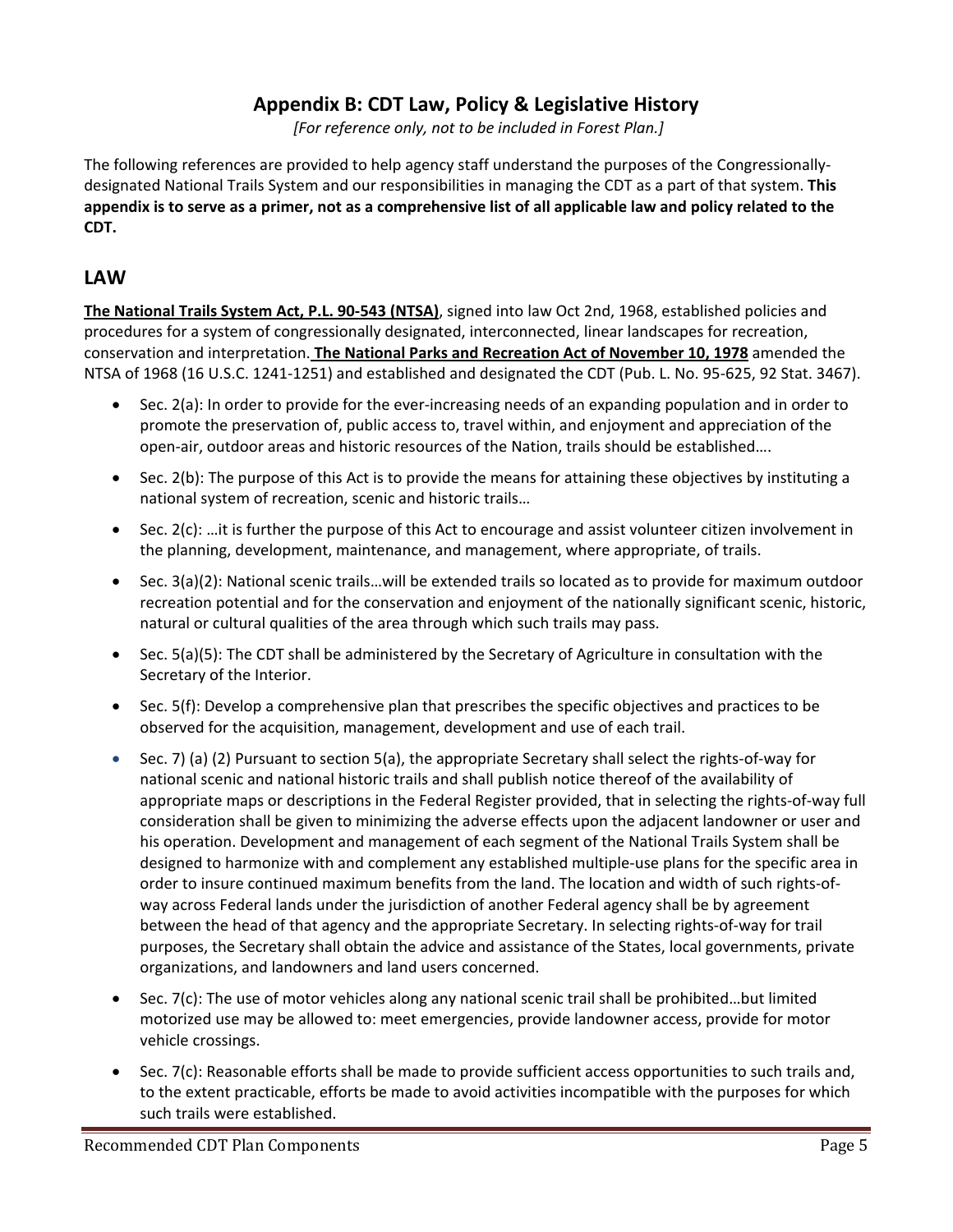- Sec. 7(c): Other uses along the CDT which will not substantially interfere with the nature and purposes of the trail, and which, at the time of designation (Nov. 10, 1978) are allowed by administrative regulations, including the use of motor vehicles, shall be permitted by the Secretary charged with administration of the trail.
- Sec. 7(h): The Secretary charged with the administration of a …national scenic…trail shall provide for the development and maintenance of such trails within federally administered areas, and shall cooperate with …the States.

**Executive Order 13195 (Trails for America in the 21st Century, 2001)**: "Federal agencies will… protect, connect, promote, and assist trails of all types… This will be accomplished by… protecting the trail corridors associated with National Scenic Trails… to the degrees necessary to ensure that the values for which [the] trail was established remain intact."

[Author's note: The **values of National Scenic Trails** include: (1) visitor experience opportunities and settings, and (2) the conservation/protection of scenic, natural, historical, and cultural qualities of the corridor.]

# **POLICY**

**CDT Comprehensive Plan:** Developed in response to Sec. 5(f) of the NTSA, this document, signed by the Chief of the US. Forest Service, serves as the authority for broad based policy and direction for the development and management of the CDT. This document applies to the entire CDT, not just National Forest System units.

- Sec. II A: The nature and purposes of the CDT are to provide for high‐quality, scenic and primitive hiking and horseback riding opportunities and to conserve the natural, historic, and cultural resources along the CDT corridor.
- Sec. III E.: Land and resource management plans are to provide for the development and management of the CDT as an integrated part of the overall direction for the land area through which the trail passes.
- **•** Trail Location:
	- o Sec. IV. B(1)(b)(1): Where possible, locate the CDT in primitive or semi‐primitive non‐motorized ROS classes, provided that the CDT may have to traverse intermittently through more developed ROS classes to provide for continuous travel.
	- $\circ$  Sec. IV. B(1)(b)(2): Locate a CDT segment on a road only where it is primitive and offers recreational opportunities comparable to those provided by a trail with a designed use of Pack and Saddle Stock.
	- $\circ$  Sec. IV. B(1)(b)(3): The trail shall be located as close to the geographic divide as possible...
- Scenery:
	- $\circ$  Sec. IV(4)(c)(1): The CDT is a concern level 1 travel route. The scenic integrity objective is to be high or very high. The inventory will be performed as if the trail exists even in sections where it is proposed for construction or reconstruction.
- Uses:
	- $\circ$  Sec. IV(5)(b)(2): Bicycle use may be allowed if the use is consistent with the forest plan and will not substantially interfere with the nature and purposes of the CDT.
	- $\circ$  Sec. IV(6)(b): Motor vehicle use by the general public is prohibited on the CDT with limited exceptions. The vehicle class and width allowed on segments of the CDT prior to Nov. 10, 1978 may be allowed as long as such use does not substantially interfere with the nature and purposes of the CDT.
	- o Sec. IV(6)(b): Over‐snow vehicle use is allowed in accordance with 36 CFR Part 212, Subpart C, as long as the use will not substantially interfere with the nature and purposes of the CDT.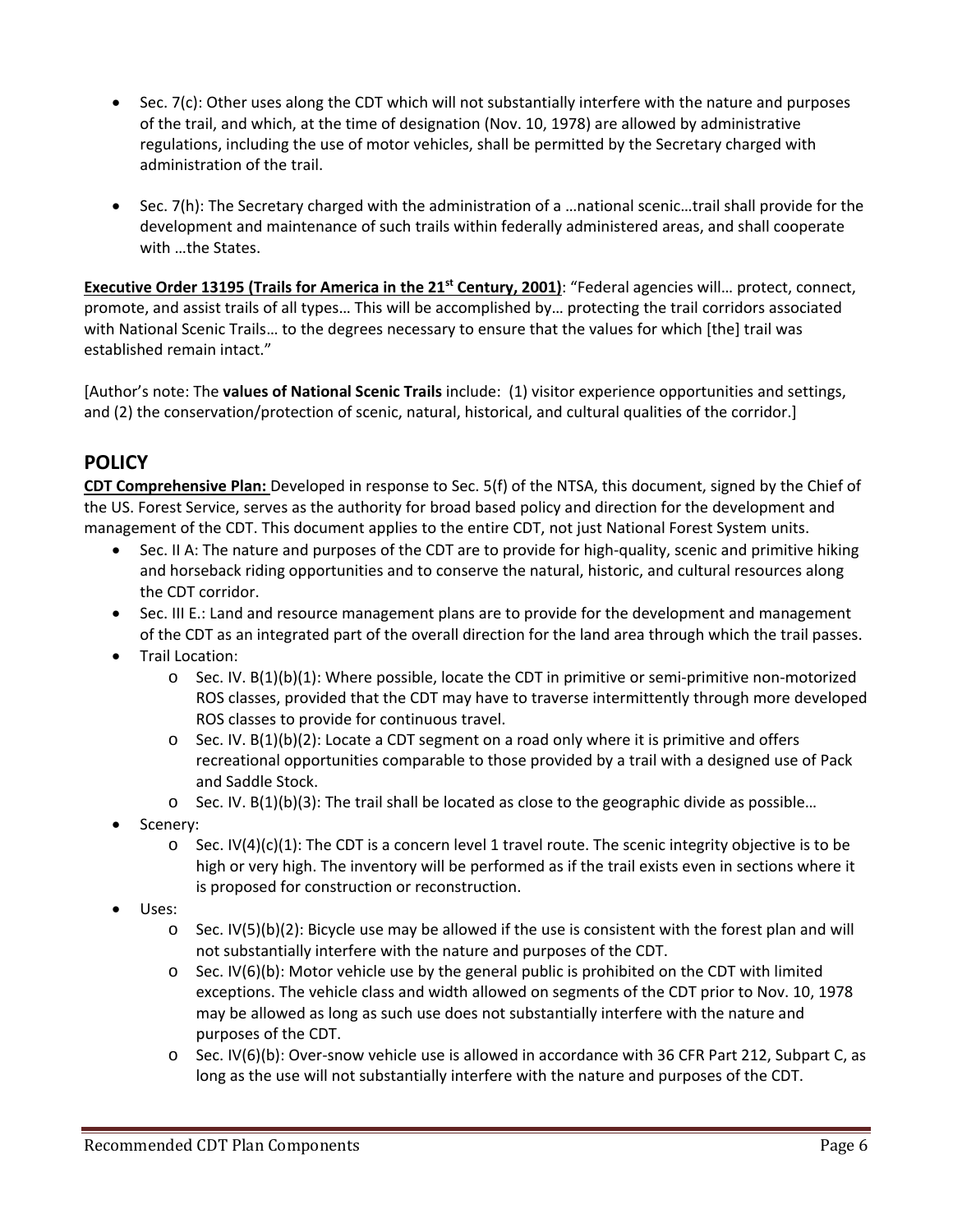(Author's note: During the revision process, it would be helpful to overlay the CDT corridor with the following layers or Management Areas to evaluate compatibility with the nature and purposes of the CDT: Suitable timber, fire, utility corridor locations, ROS and SMS layers.)

#### **FSM 2300, Chapter 50 (Trail, River and Similar Recreation Opportunities):**

- FSM 2353.42: Administer National Scenic and National Historic Trail corridors to be compatible with the nature and purposes of the corresponding trail.
- FSM 2353.44(b)(1)(a): Except where the CDT traverses a wilderness area and is governed by wilderness management prescriptions, establish a management area for the CDT that is broad enough to protect natural, scenic, historic, and cultural features; b. Prescribe desired conditions, objectives, standards, and guidelines for the CDT…"
- FSM 2353.44b(7): The one‐half mile foreground viewed from either side of the CDT travel route must be a primary consideration in delineating the boundary of a CDT management area.
- FSM 2353.44b(9): Trail segments should fall into Trail Class 2 or 3 and have a designed use of Pack and Saddle Stock…

#### **2012 Forest Planning Rule**:

- 36 CFR § 219.19 Definitions:*Designated area.* An area or feature identified and managed to maintain its unique special character or purpose. Some categories of designated areas may be designated only by statute and some categories may be established administratively in the land management planning process or by other administrative processes of the Federal executive branch. Examples of statutorily designated areas are national heritage areas, national recreational areas, national scenic trails, wild and scenic rivers, wilderness areas, and wilderness study areas. Examples of administratively designated areas are experimental forests, research natural areas, scenic byways, botanical areas, and significant caves.
- 36 CFR § 219.7 (d) *Management areas or geographic areas*. Every plan must have management areas or geographic areas or both. The plan may identify designated or recommended designated areas as management areas or geographic areas.

#### **FSH 1909.12 Chapter 20 (Land Management Plan):**

 Sec. 24.43(1)(c). The Interdisciplinary Team shall use the national scenic and historic trails rights‐of‐way maps required by 16 U.S.C. 1246(a)(2) to map the location of the trails. Where national trail rights-ofway have not yet been selected, the Interdisciplinary Team shall reference the establishing legislation (16 U.S.C. 1244(a)) as the primary source for identifying and mapping the national scenic and historic trails right-of-way. If the right-of-way has not been selected, either through legislation or publication in the *Federal Register, the Interdisciplinary Team should use other information to delineate a national scenic* and historic trails corridor that protects the resource values for which the trail was designated or is being *proposed for designation (16 U.S.C 1244(b)).* 

(Author's note: Emphasis added- the CDT Right-of-Way has not been selected, so this sentence applies. FSM 2353.44b(7) says to use  $\frac{1}{2}$  mile foreground on either side of the trail as the primary factor in *delineating a management area/corridor).* 

- Sec. 24.43(1)(f): Responsible official shall include plan components that provide for the nature and purposes of existing NSHTS in the plan area.
- Sec. 24.43(1)(d): The Responsible Official shall consult with neighboring Responsible Officials when developing plan components for national scenic and historic trails that cross unit boundaries and shall